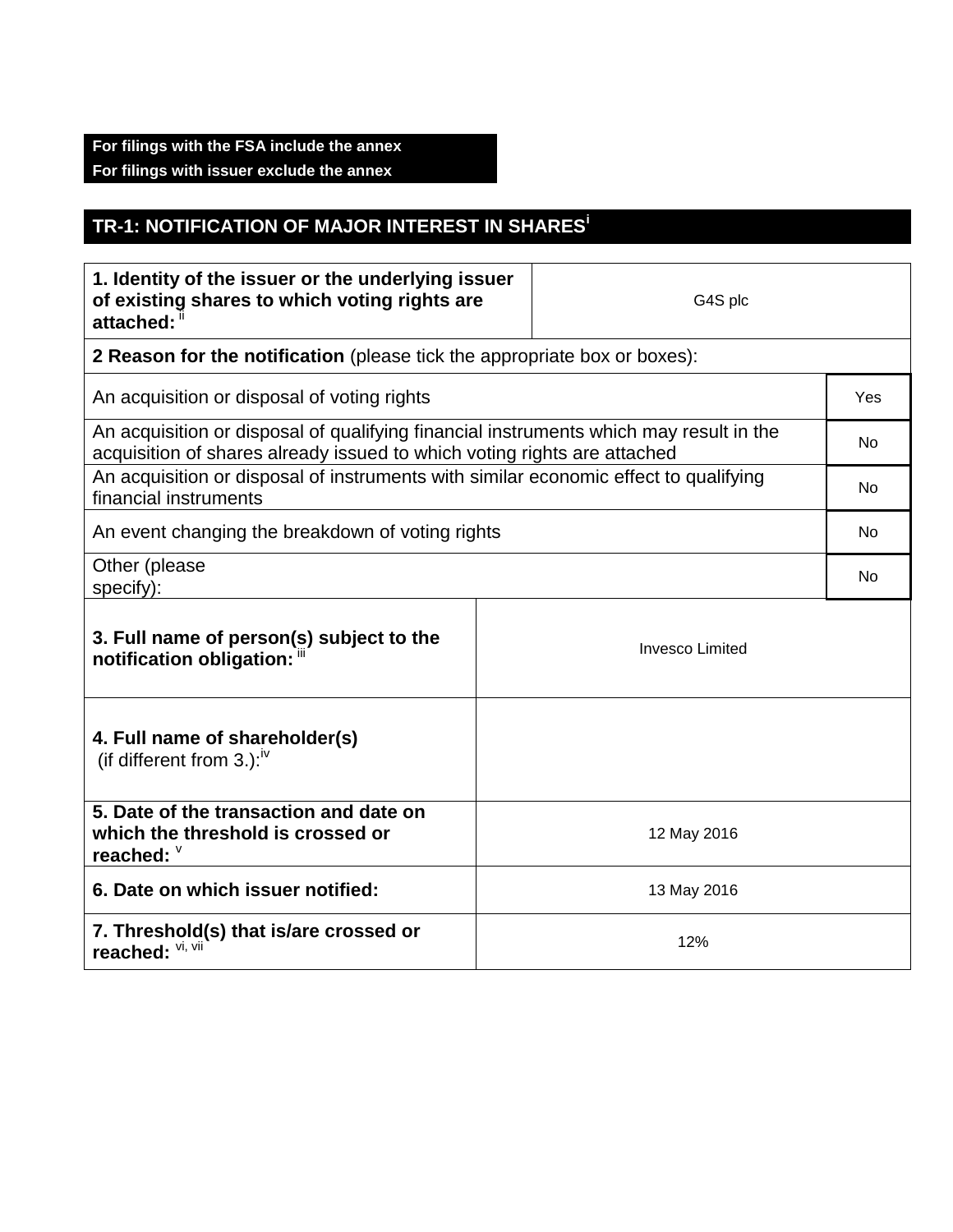| 8. Notified details:                         |                                                               |                            |                                                      |                      |                                 |               |          |
|----------------------------------------------|---------------------------------------------------------------|----------------------------|------------------------------------------------------|----------------------|---------------------------------|---------------|----------|
| A: Voting rights attached to shares Vili, ix |                                                               |                            |                                                      |                      |                                 |               |          |
| Class/type of<br>shares                      | <b>Situation previous</b><br>to the triggering<br>transaction |                            | Resulting situation after the triggering transaction |                      |                                 |               |          |
| if possible using<br>the ISIN CODE           | <b>Number</b><br><b>Number</b><br>οf<br>οf                    | <b>Number</b><br>of shares | <b>Number of voting</b><br>rights                    |                      | % of voting rights <sup>x</sup> |               |          |
|                                              | <b>Shares</b>                                                 | Voting<br><b>Rights</b>    | <b>Direct</b>                                        | Direct <sup>xi</sup> | Indirect <sup>xii</sup>         | <b>Direct</b> | Indirect |
| Ordinary 25p<br>shares                       | 203,093,295                                                   | 203,093,295                |                                                      |                      | 200,346,991                     |               | 12.91%   |
| GB00B01FLG62                                 |                                                               |                            |                                                      |                      |                                 |               |          |

| <b>B: Qualifying Financial Instruments</b>           |                                               |                                           |                                                                                                           |                       |
|------------------------------------------------------|-----------------------------------------------|-------------------------------------------|-----------------------------------------------------------------------------------------------------------|-----------------------|
| Resulting situation after the triggering transaction |                                               |                                           |                                                                                                           |                       |
| <b>Type of financial</b><br>instrument               | <b>Expiration</b><br>$date^{\overline{x}iii}$ | Exercise/<br><b>Conversion Period XIV</b> | <b>Number of voting</b><br>rights that may be<br>acquired if the<br>instrument is<br>exercised/converted. | % of voting<br>rights |
|                                                      |                                               |                                           |                                                                                                           |                       |

| C: Financial Instruments with similar economic effect to Qualifying Financial Instruments<br>XV, XVI |                 |                   |                                              |                                |                         |              |
|------------------------------------------------------------------------------------------------------|-----------------|-------------------|----------------------------------------------|--------------------------------|-------------------------|--------------|
| Resulting situation after the triggering transaction                                                 |                 |                   |                                              |                                |                         |              |
| <b>Type of financial</b>                                                                             | <b>Exercise</b> | <b>Expiration</b> | Exercise/                                    | <b>Number of voting rights</b> | % of voting rights XIX, |              |
| instrument                                                                                           | price           | $date^x$          | <b>Conversion</b><br>period <sup>xviii</sup> | instrument refers to           | <b>XX</b>               |              |
|                                                                                                      |                 |                   |                                              |                                | <b>Nominal</b>          | <b>Delta</b> |
|                                                                                                      |                 |                   |                                              |                                |                         |              |

| Total (A+B+C)                  |                             |  |  |
|--------------------------------|-----------------------------|--|--|
| <b>Number of voting rights</b> | Percentage of voting rights |  |  |
| 200,346,991                    | 12.91%                      |  |  |